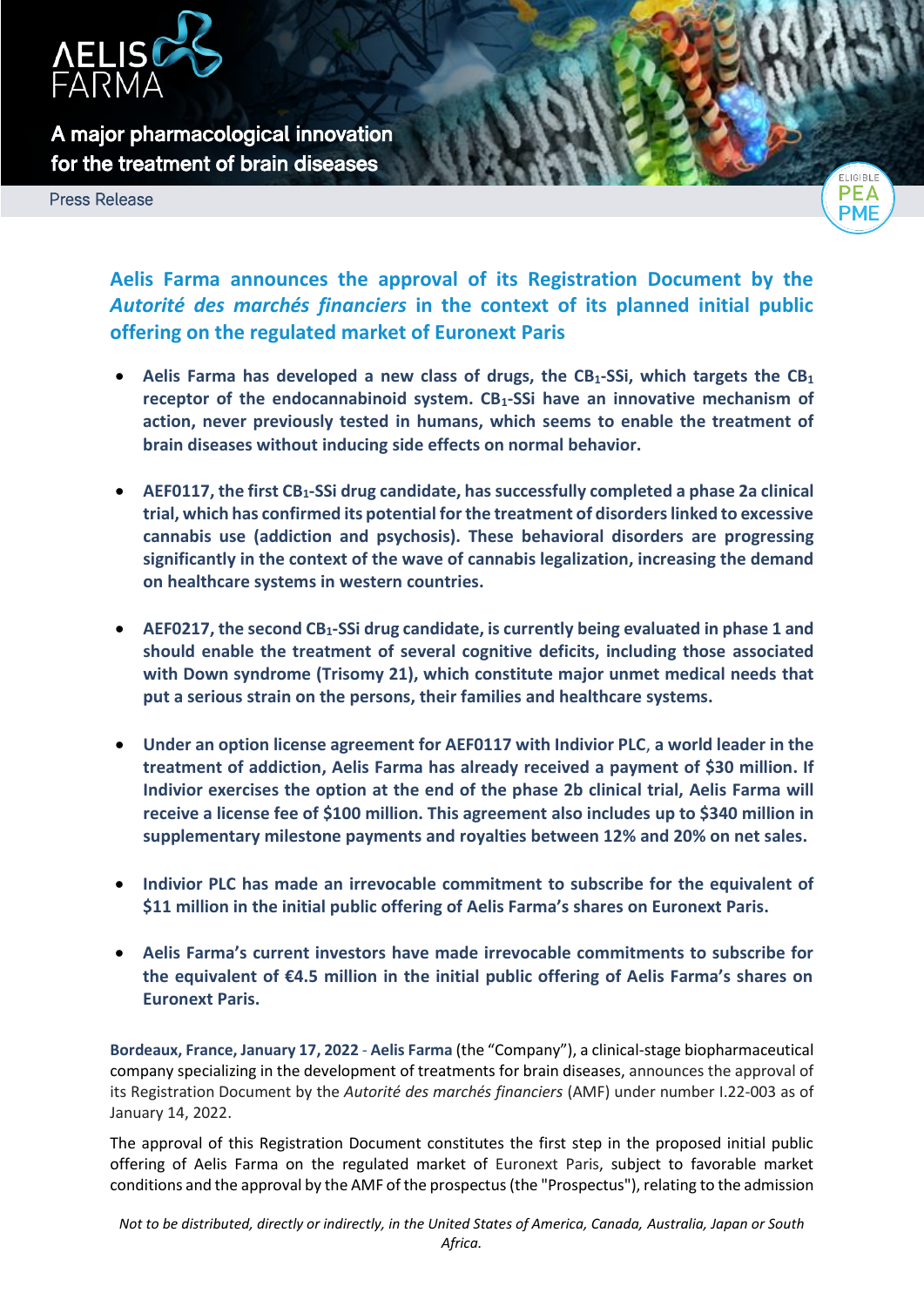and the offering of the Company's shares, consisting of the Registration Document, the offering memorandum relating to the securities offered, and the summary of the prospectus (included in the offering memorandum).

**Dr. Pier Vincenzo Piazza, co-founder and CEO of Aelis Farma,** stated: *"I am delighted and proud to present Aelis Farma to the financial community, a company founded on the discovery of a new natural defense mechanism of the brain. This mechanism protects the brain from the effects of a pathological hyperactivity of the CB<sup>1</sup> receptor of the endocannabinoid system. The CB<sup>1</sup> receptor, one of the main receptors in the brain, is involved in several diseases that are without treatment today. This major discovery, made with my team at Inserm (the French national institute of health), has enabled us to develop a new class of drugs, the CB1-SSi, which seems able to treat behavioral pathologies without causing side effects on normal behavior. This is a real first for treatments of brain diseases. Thanks to the experience of our team, we have succeeded in bringing two CB1-SSi to the clinical stage in a mere 8 years, thereby benefitting from long periods of exclusivity.*

*The first CB1-SSi, AEF0117, is designed to treat cannabis addiction and other disorders related to excessive cannabis use. The results generated to date have enabled us to conclude a major partnership with an international leader in the field of addiction, the Indivior group, which will accelerate the development and market access of AEF0117.*

*Our second drug candidate, AEF0217, should enable, for the first time, the treatment of several cognitive deficits including those associated with Down syndrome (Trisomy 21).*

*These two development programs, which target areas of high unmet therapeutic needs, have generated strong interest from the international medical and academic communities. We believe that we can successfully address these unmet medical needs, and thanks to the new compounds generated by our innovative platform, many others, thereby delivering a true paradigm shift in the treatment of brain diseases."*

**Mark Crossley, CEO of Indivior,** commented: "*Aelis Farma has developed some of the most advanced and innovative new chemical entities to address the growing unmet public health needs associated with cannabis use disorder and other behavioral pathologies. These new drug candidates open up new therapeutic areas and correspond perfectly to Indivior's desire to provide innovative solutions to treat addiction and other serious behavioral disorders that are without safe and effective treatment today. We are delighted to support Aelis Farma in this new phase of its development, which will enable the Company to deploy the full potential of its compounds and to address the growing worldwide threat of addiction and cognitive deficits."*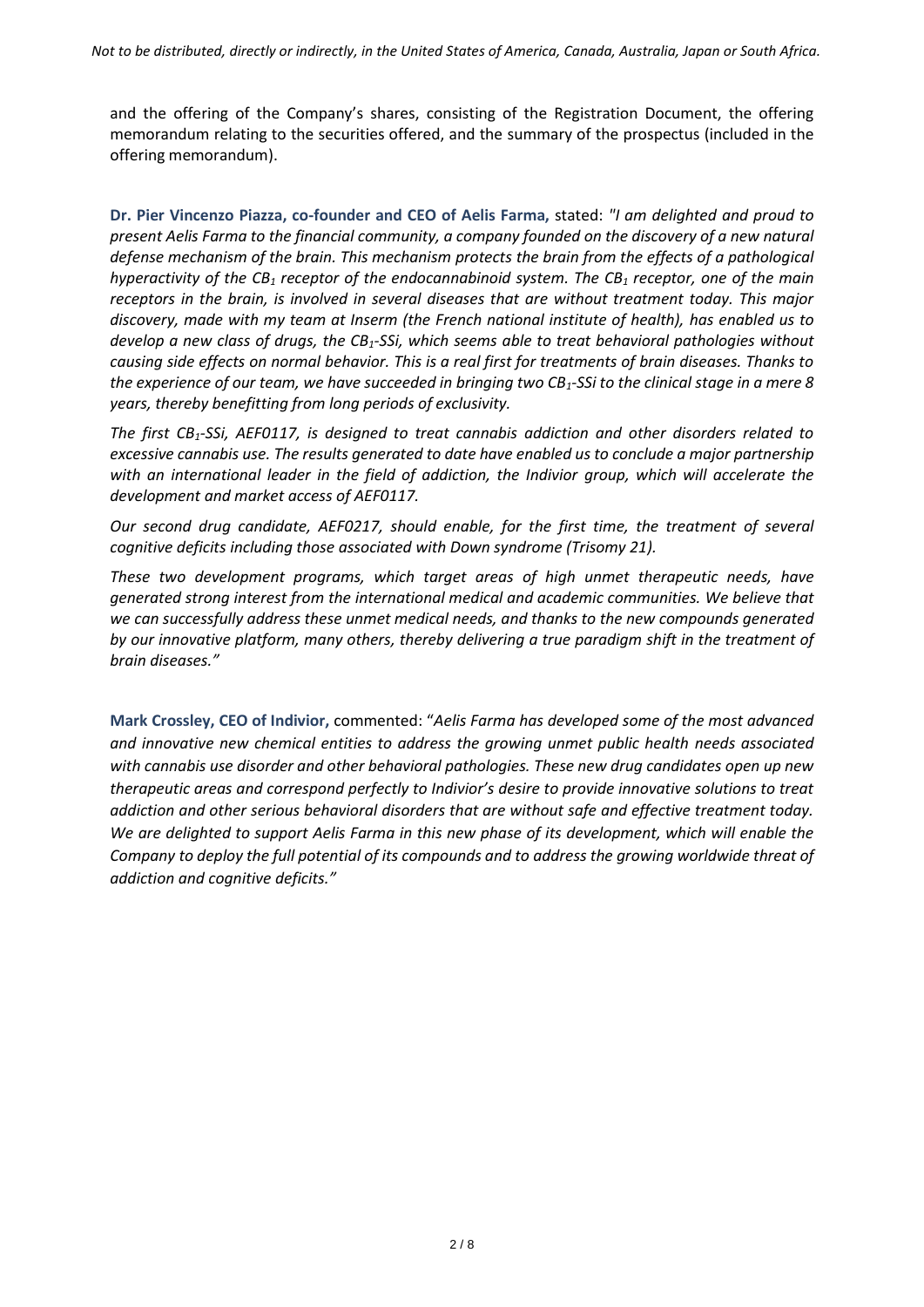# **AELIS FARMA'S VISION**

# **"To treat brain diseases thanks to a new class of drugs: Signaling Specific inhibitors of the CB<sup>1</sup> receptor"**

The CB<sub>1</sub> receptor is one of the most expressed neurotransmitter receptors in the brain<sup>1</sup>. It plays a very important role in the regulation of physiology and behavior<sup>2</sup> and its pathological hyperactivity is involved in several diseases of the brain (cognitive deficits, addiction, psychosis, autism, Attention Deficit Hyperactivity Disorder - ADHD)<sup>3</sup> and peripheral organs (obesity, diabetes and atherosclerosis, fibrosis, muscular dystrophy).

To date, only one pharmacological class, antagonists, has been tentatively used to treat  $CB<sub>1</sub>$ hyperactivity. However, antagonists tend to completely block the activity of the  $CB<sub>1</sub>$  and consequently induce significant side effects, which make their clinical use difficult, if not impossible, thereby leaving many patients without treatment<sup>4</sup>.

The drug candidates developed by Aelis Farma are not antagonists but belong to a new proprietary pharmacological class: the Signaling Specific inhibitors of the  $CB_1$  receptor ( $CB_1$ -SSi). These molecules, which are the result of decades of academic research conducted by the Company's co-founder and CEO, Dr. Pier Vincenzo Piazza, previously Director of the Inserm Magendie Neurocentre in Bordeaux, mimic a natural mechanism that the brain uses to fight hyperactivity of the  $CB_1$  receptor. This major discovery was published in Science<sup>5</sup>, one of the most prestigious scientific journals. The clinical trials performed to date by Aelis Farma have been able to show that CB1-SSi, thanks to their innovative mechanism of action never tested in humans before, are not only effective, but also well tolerated, and could provide therapeutic solutions to many diseases that are currently without treatment. The enthusiasm of the scientific community for the innovation provided by  $CB_1$ -SSi has enabled the Company to involve in its clinical programs leading research institutions such as Columbia University, Yale University and NIH-NIDA in the United States as well as the IMIM in Spain. The Company has also secured an international industrial partnership with the Indivior group, to finance and accelerate the development of Aelis Farma's first molecule, AEF0117, for the treatment of disorders related to excessive cannabis use.

## **Two first-in-class drug candidates at clinical stage for indications with high unmet medical needs**

### **AEF0117 to treat the harmful effects of excessive cannabis use**

The innovative mechanism of action of  $CB_1-SSi$  was first demonstrated in mice by studying the hyperactivity of the  $CB_1$  induced by THC, the active ingredient of cannabis. The subsequent work undertaken by Aelis Farma's platform has allowed the improvement of the characteristics of CB1-SSi enhancing their bioavailability, safety and efficacy profiles, allowing the Company to select its first drug candidate, AEF0117.

AEF0117 is being developed to treat disorders due to excessive cannabis use, which are a growing health and societal problem in Western countries, in which there are an estimated 17.9 million daily

 $\overline{\phantom{a}}$ 

<sup>1</sup> Busquets-Garcia et al. 2018a

<sup>2</sup> Piazza et al. 2017

<sup>3</sup> National Academies of Sciences, Engineering, and Medicine, 2017

<sup>4</sup> Christensen et al. Efficacy and safety of the weight-loss drug rimonabant: a meta-analysis of randomised trials, Lancet. 2007.

<sup>&</sup>lt;sup>5</sup> ["Pregnenolone can protect the brain from cannabis intoxication.](https://science.sciencemag.org/content/343/6166/94)" (Science, January 3, 2014).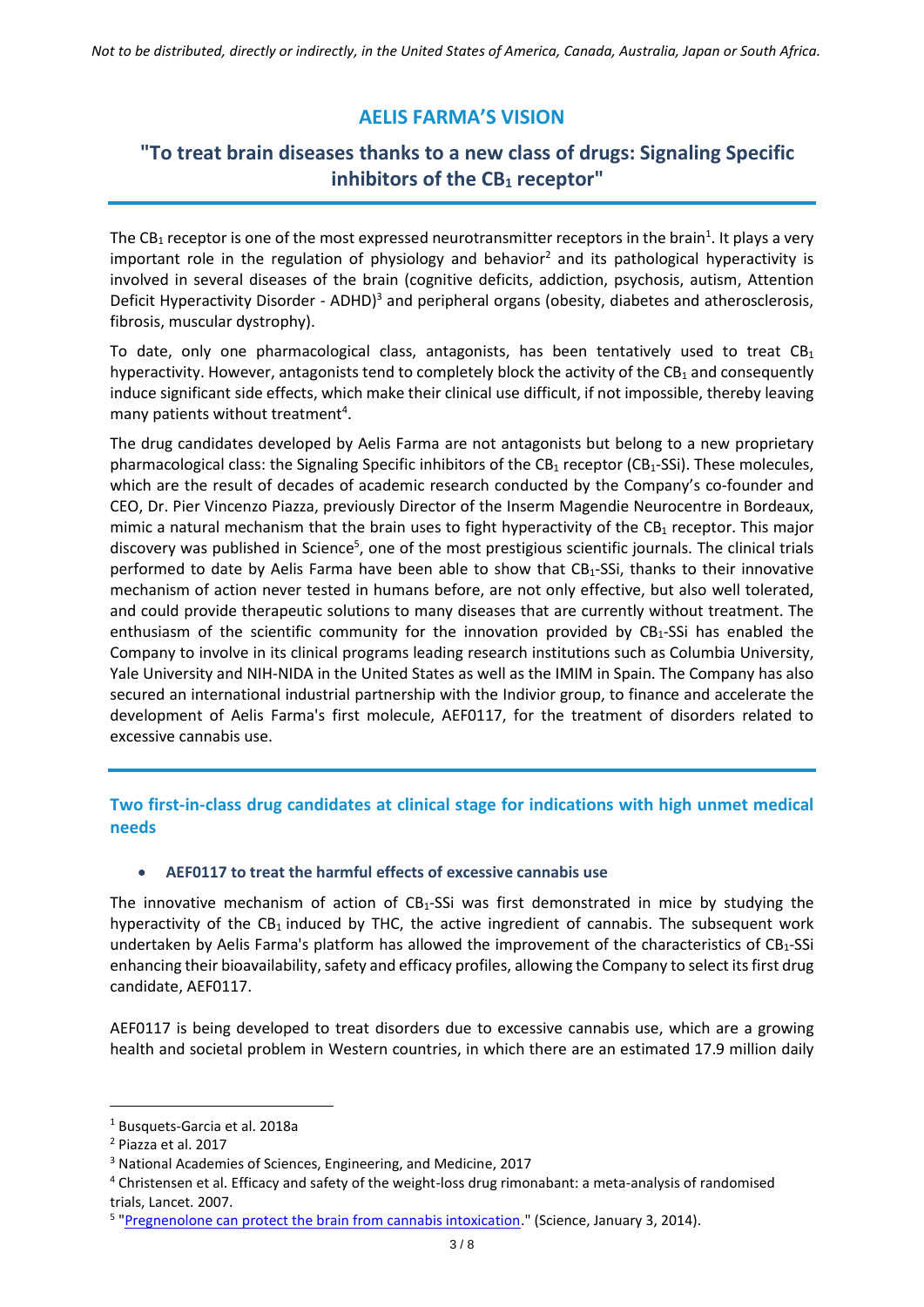or near-daily cannabis users<sup>6</sup>. This excessive cannabis use is accompanied by increasingly documented adverse effects:

- 7.2 million people have been diagnosed with cannabis addiction (Cannabis Use Disorders, CUD);
- the number of emergency room hospitalizations due to the toxic effects of cannabis, of which psychosis is the most serious manifestation, was 1.1 million in the United States in 2014, and has been increasing since then, surpassing today those due to opioids;
- Negative long-term effects are also observed both on cognitive functions (a loss of up to 8 IQ points<sup>7</sup>) and on mental health and social integration, with the risk of developing psychiatric diseases, dropping out of studies or being unemployed increasing by up to 5 times<sup>8</sup>.

AEF0117 successfully completed a phase 2a study in the first quarter of 2021 in collaboration with Columbia University (New York, United States). A phase 2b clinical trial, for which the protocol has been discussed with the FDA, will start in the second quarter of 2022 in the United States. This study will evaluate the efficacy of AEF0117 in the treatment of cannabis addiction and include approximately 330 patients. The coordinator and principal investigator of the study will be Prof. Frances Levin of Columbia University.

AEF0117's development program for CUD has been scientifically validated and has received financial support from the National Institute on Drug Abuse (NIDA), the entity dedicated to combating drug addiction within America's National Institute of Health (NIH). NIDA and the NIH, for whom the development of a therapy for cannabis addiction is a priority, have awarded AEF0117's program grants totaling \$7.8 million (\$3.3 million for phases 1 and 2a and \$4.5 million in the context of the future phase 2 program to prepare AEF0117 to enter phase 3).

Based on the results of the phase 2a, Aelis Farma has entered an option license agreement with Indivior PLC for the development and commercialization of AEF0117 as a treatment of the harmful effects of excessive cannabis use (see the section 'A strong value-creating partnership with Indivior…' below).

### **AEF0217 to treat cognitive deficits in Down syndrome (Trisomy 21)**

AEF0217 could become the first treatment for cognitive deficits caused by a hyperactivity of the  $CB_1$ receptor, such as those associated with Down syndrome (Trisomy 21), the first indication of this compound. Down syndrome is a genetic condition caused by the presence of an extra copy of chromosome 21. There are an estimated 0.8 million people living with Down syndrome in the major Western countries<sup>9</sup> and Japan, with a prevalence that is rising due to the significant increase in recent decades of late pregnancies and of the life expectancy of people living with this syndrome. To date, there is no medical treatment for the cognitive deficits associated with Down syndrome, which constitutes a significant unmet medical need and a significant burden on the persons, their families, and healthcare systems.

During preclinical studies, AEF0217 was able to restore the deficit in working memory, the key cognitive deficit in Down syndrome, without inducing identifiable behavioral or physiological side effects in mice models of Trisomy 21. Thanks to this unique combination of efficacy and safety, which is particularly important for the fragile Down syndrome population, AEF0217 could provide major improvements in the quality of life and the social integration of people living with Down syndrome.

AEF0217 is currently being evaluated in phase 1 clinical studies in healthy volunteers, with no major adverse effects reported to date in the first three patient cohorts. The drug candidate is expected to

 $\overline{\phantom{a}}$ 

<sup>6</sup> Data includes the European Union, the United States, Canada, and Australia.

<sup>7</sup> Grant et al. 2012; Meier et al. 2012

<sup>8</sup> Fergusson and Boden, 2008

<sup>9</sup> The European Union, the United States, Canada and Australia. The details of the summary prepared by the Company on the basis of several sources of public information can be found in Table 3 of Section 5.3.2 of the Registration Document.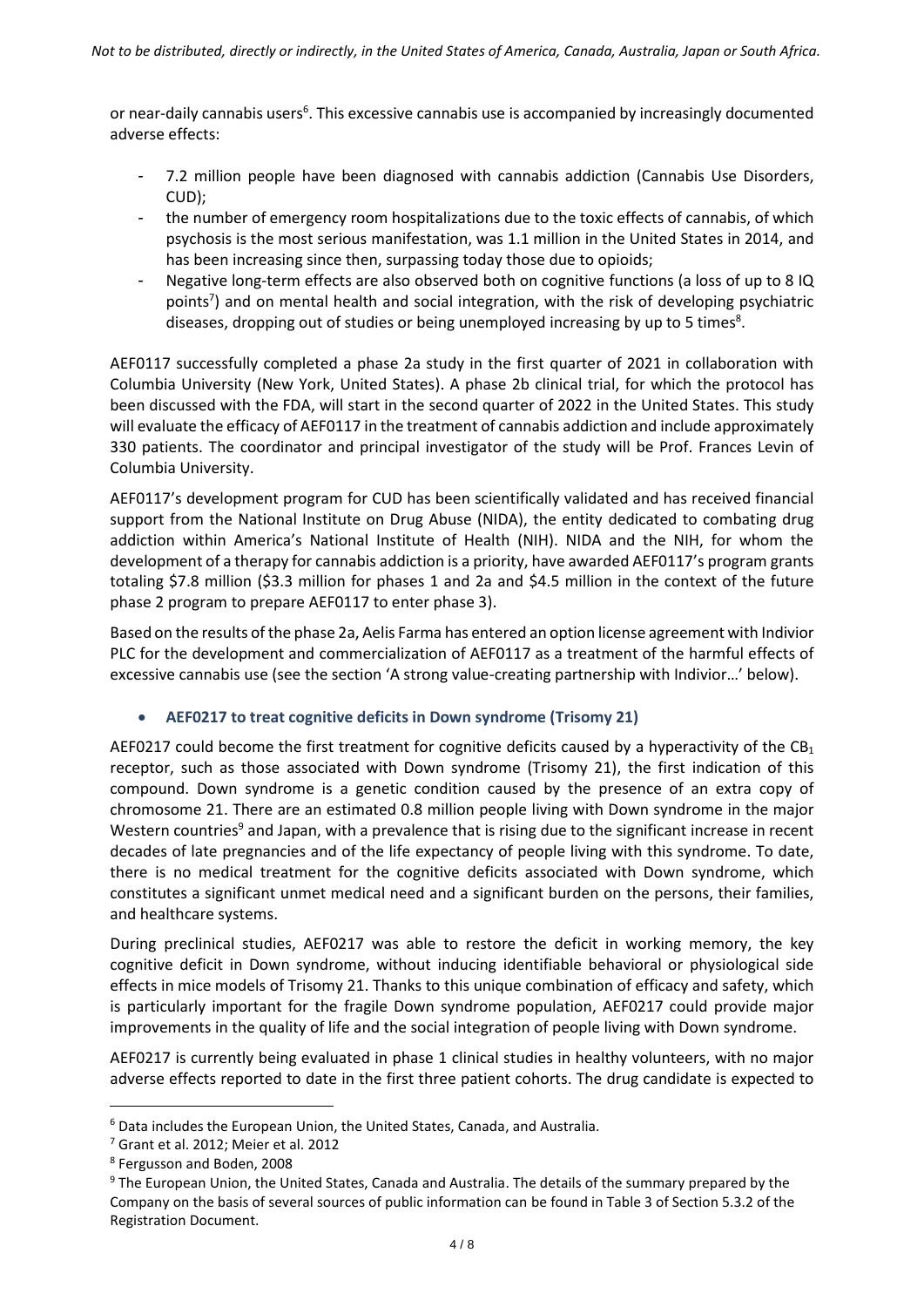enter clinical studies in Down syndrome subjects, which could provide the first proof of efficacy, in the fourth quarter of 2022. This clinical program is being conducted in the framework of the *Improving Cognition in Down syndrome* ("ICOD") consortium in collaboration with the Institut Hospital del Mar d'Investigacions Mèdiques ("IMIM") in Barcelona, and other European clinical centers. The EU's Horizon 2020 program awarded the ICOD project a grant of €6m (H2020 Program N° 899986).

Aelis Farma also plans to extend the phase 2 clinical program of AEF0217 to at least one other type of cognitive impairment, such as those accompanying Fragile X syndrome or aging, for which AEF0217 has demonstrated efficacy in preclinical models.

Aelis Farma intends to develop AEF0217 independently at least until the end of the phase 2 program and, after this stage, to bring the compound to market approval, while remaining open to potential partnerships.

## **A strong value-creating partnership with Indivior for AEF0117 to treat cannabis related disorders worldwide**

Based on the excellent results of AEF0117's phase 2a clinical study, Aelis Farma signed an exclusive option license agreement in June 2021 with Indivior PLC ("Indivior"), a leading biopharmaceutical company in the treatment of addiction, for the development and commercialization of AEF0117 as a treatment for disorders due to excessive cannabis use. If the phase 2b study proves positive, Aelis Farma and Indivior intend to initiate phase 3 studies in late 2024 or early 2025, in order to obtain rapid approval in the United States and in Europe. The development of AEF0117 is managed by a joint steering committee. Under the terms of the agreement, Aelis Farma is in charge of operations until the end of the phase 2b program and following exercise of the license option, Indivior will manage the execution of the phase 3 program.

As part of this collaboration, Aelis Farma has received \$30 million (option payment) and is eligible to receive, if the option is exercised after phase 2b, a \$100 million license fee (potentially in 2024) and supplementary payments, up to \$340 million, in development, regulatory and commercial milestones, as well as royalties ranging from 12% to 20% on net sales of AEF0117. Following the exercise of the option, all of the costs of development, registration, and commercialization of AEF0117 will be borne by Indivior.

In addition, in January 2022, Aelis Farma received an irrevocable subscription commitment of \$11 million from Indivior in the context of the offer of new shares in the Company to occur during the Company's planned IPO on the regulated market of Euronext Paris.

### **An efficient R&D platform to expand further the product portfolio**

One of Aelis Farma's key success factors is its method of selecting drug candidates on its proprietary R&D platform, which consists of 3 main components:

- a high content screening laboratory;
- a multifactorial screening process;
- innovative behavioral models.

The early screening of toxicity and pharmaceutical characteristics of its molecules combined with the development of innovative behavioral models with high predictivity of clinical efficacy is likely to significantly increase the success rate of Aelis Farma's drug candidates.

Given the involvement of the CB<sub>1</sub> receptor in numerous pathologies and the strength of its diverse and exclusive library of CB<sub>1</sub>-SSi, Aelis Farma is also developing a portfolio of new CB<sub>1</sub>-SSi with differentiated pharmacological properties.

The immediate priority of these programs is orphan indications, such as 22q11 deletion syndrome or certain autism spectrum disorders (ASD), but also non-orphan indications such as attention deficit hyperactivity disorder (ADHD). Aelis Farma intends to initiate the development of a new drug candidate in one of these indications by the end of 2023.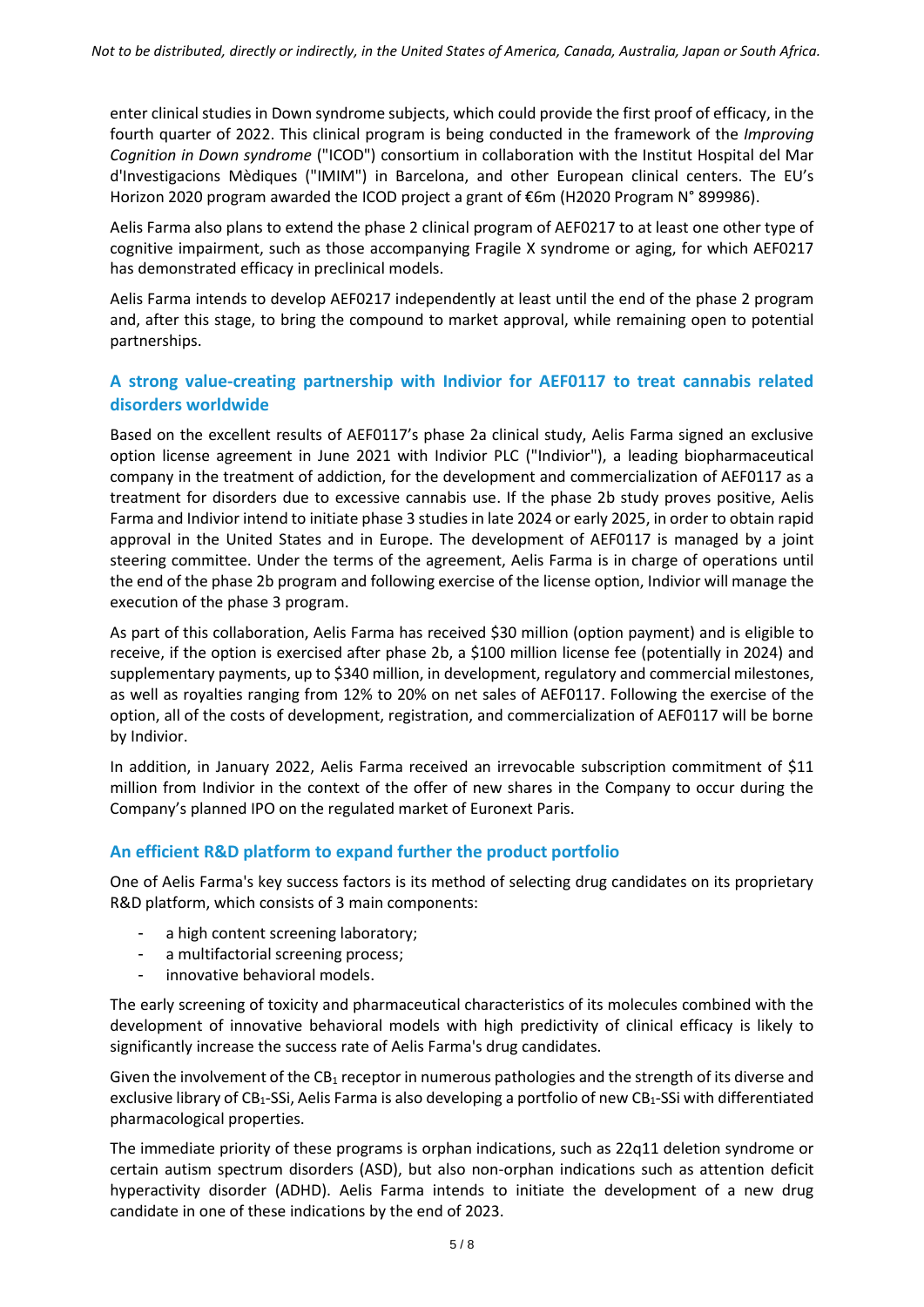

Aelis Farma holds an exclusive worldwide license for AEF0117 and AEF0217. These molecules and their use are covered by patents and patent applications that offer protection that can go up to 2039 with additional possible extensions in Europe and the United States. The Company has full ownership of the new CB1-SSi molecules generated by its platform.

#### **Financial strategy and resource allocation**

The company has the necessary financial resources today to perform the phases 2b for AEF0117 in cannabis addiction (Cannabis Use Disorders, CUD) and for AEF0217 in the cognitive deficits of Down syndrome. The planned capital raise aims to finance the acceleration of the development of these drug candidates performing the complementary studies enabling them to enter phase 3 clinical trials after the phase 2b and to start the development of a third candidate drug, selected from the new CB<sub>1</sub>-SSi of the company. This development plan will generate a dense news flow between 2022 and 2024.

#### **Subscription commitments of current investors**

In the context of its planned initial public offering on the Euronext Paris stock exchange, the Company has received subscription commitments from some of its current shareholders for a minimum of €4.5 million. The breakdown of which is as follows:

- Inserm Transfert Initiative 0.5 million euros;
- Aelis Innovation, a fund represented by the management company Irdi Capital Investissement, 1 million euros;
- Nouvelle Aquitaine Co-Investissement (NACO) 1.392 million euros;
- Aqui-Invest 0.454 million euros;
- Aquitaine Création Investissement (ACI) 1.154 million euros.

Aelis Farma's current investors cited above are not represented by a director on the Company's board of directors.

#### **Provision of the registration document**

Aelis Farma's registration document, approved by the AMF on January 14, 2022 under I.22-003 is available on Aelis Farma's website dedicated to the transaction (https://www.aelis-finance.com) and on the AMF's website (https://www.amf-france.org). It is also available free of charge upon request at Aelis Farma's registered office, 146 rue Léo Saignat, 33076 Bordeaux, France.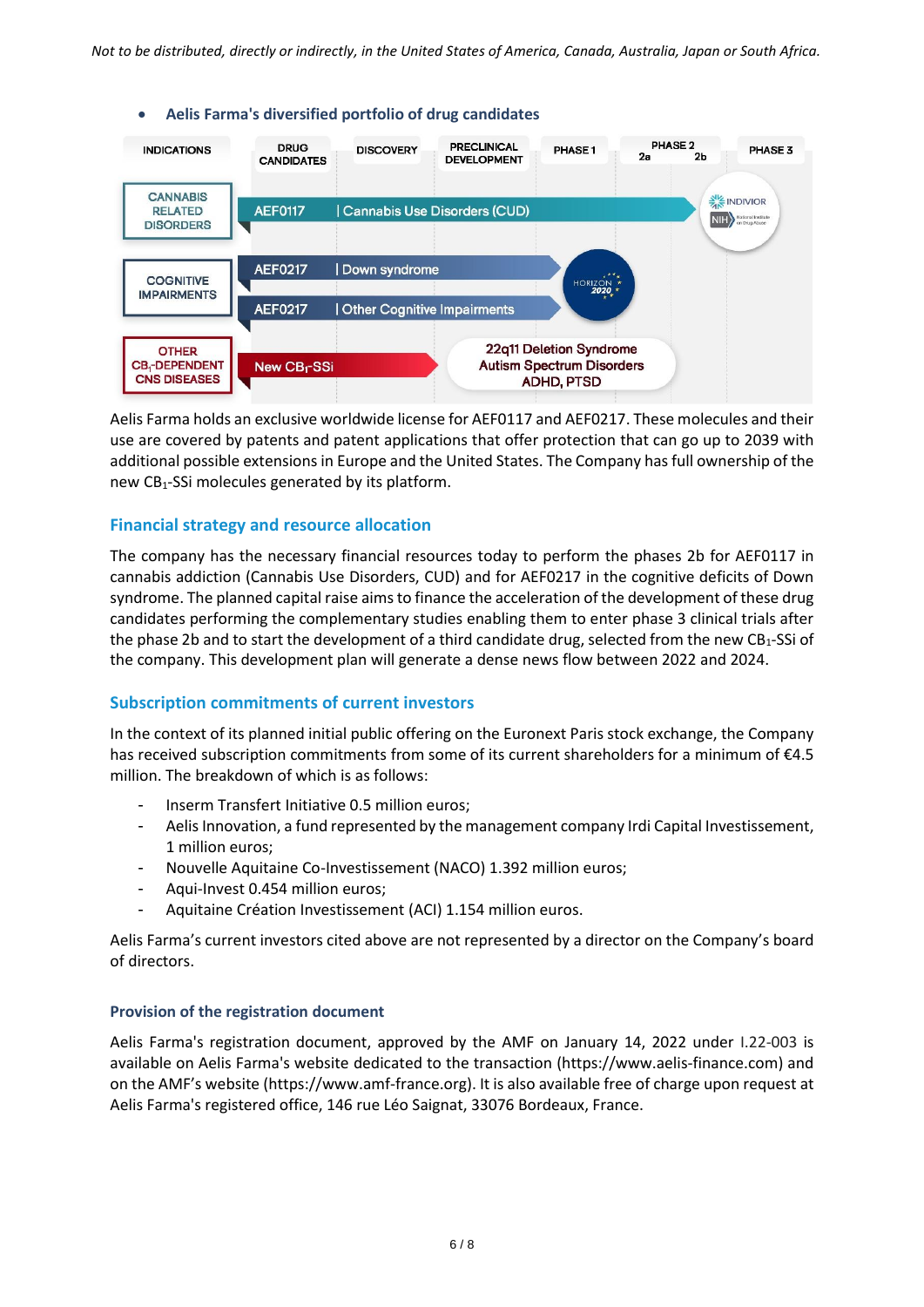*Not to be distributed, directly or indirectly, in the United States of America, Canada, Australia, Japan or South Africa.*

#### **Risk factors**

Aelis Farma draws the public's attention to section 3 "Risk Factors" in the Registration Document approved by the AMF.

#### **About AELIS FARMA**

Founded in 2013, Aelis Farma is a biopharmaceutical company that has developed a new class of drugs, the Signaling Specific inhibitors of the endocannabinoid system's  $CB_1$  receptor ( $CB_1$ -SSi), which has great potential in the treatment of many brain diseases. CB<sub>1</sub>-SSi were developed by Aelis Farma on the basis of the discovery of a new natural defense mechanism of the brain made by the team of Dr. Pier Vincenzo Piazza, CEO of the Company, when he was Director of the Inserm Magendie Neurocentre in Bordeaux. For these discoveries, Dr. Piazza was awarded Inserm's Grand Prix, and the French Academy of Sciences' Grand Prix of Neurology, which are among the most prestigious French awards for medicine and neurology, respectively.

Aelis Farma is developing two first-in-class CB<sub>1</sub>-SSi, AEF0117 and AEF0217, which are at clinical stage, and has a portfolio of innovative early stage  $CB_1$ -SSi for the treatment of other diseases involving the activity of the  $CB_1$  receptor.

AEF0117, which targets disorders due to an excessive use of cannabis, such as addiction and psychosis, has completed a phase 2a study that showed positive signs of efficacy and will enter a phase 2b in the United States in 2022. For the development and commercialization of AEF0117, Aelis Farma benefits from an exclusive option license agreement with Indivior PLC, a leading pharmaceutical group in the treatment of addiction. Under the agreement, Aelis Farma has already received \$30 million (option fee). If Indivior exercises the option Aelis Farma will receive a €100 million license fee and payments up to €340 million in development, regulatory and commercial milestones, as well as royalties between 12% and 20% on net sales of AEF0117.

AEF0217, which targets cognitive disorders such as those due to Down syndrome, is currently being evaluated in a phase 1 clinical program. This compound has been the subject of extensive preclinical proof of concept studies using highly innovative and highly predictive models of cognitive functions. In this context, AEF0217 demonstrated the ability to reverse cognitive deficits in several models of cognitive disorders such as Down's syndrome and Fragile X syndrome, as well as in models of agingrelated cognitive impairments.

Based in Bordeaux, France, within the Inserm Magendie Neurocentre, Aelis Farma has a team of 23 highly qualified employees and has benefited from investments from the Nouvelle-Aquitaine Region, Inserm Transfert Initiative, Bpifrance, regional funds ACI, NACO, and Aqui-invest, and IRDI Capital Investissement.

For more information: [www.aelisfarma.com](http://www.aelisfarma.com/)

#### **Contacts**

**AELIS FARMA** Pier Vincenzo Piazza Co-founder and CEO [contact@aelisfarma.com](mailto:contact@aelisfarma.com) **NewCap** Dusan Oresansky/Marine de Fages Investor Relations [aelis@newcap.eu](mailto:aelis@newcap.eu)  +33 1 44 71 94 92

**NewCap** Nicolas Merigeau Media Relations [nmerigeau@newcap.fr](mailto:nmerigeau@newcap.fr)  +33 1 44 71 94 98